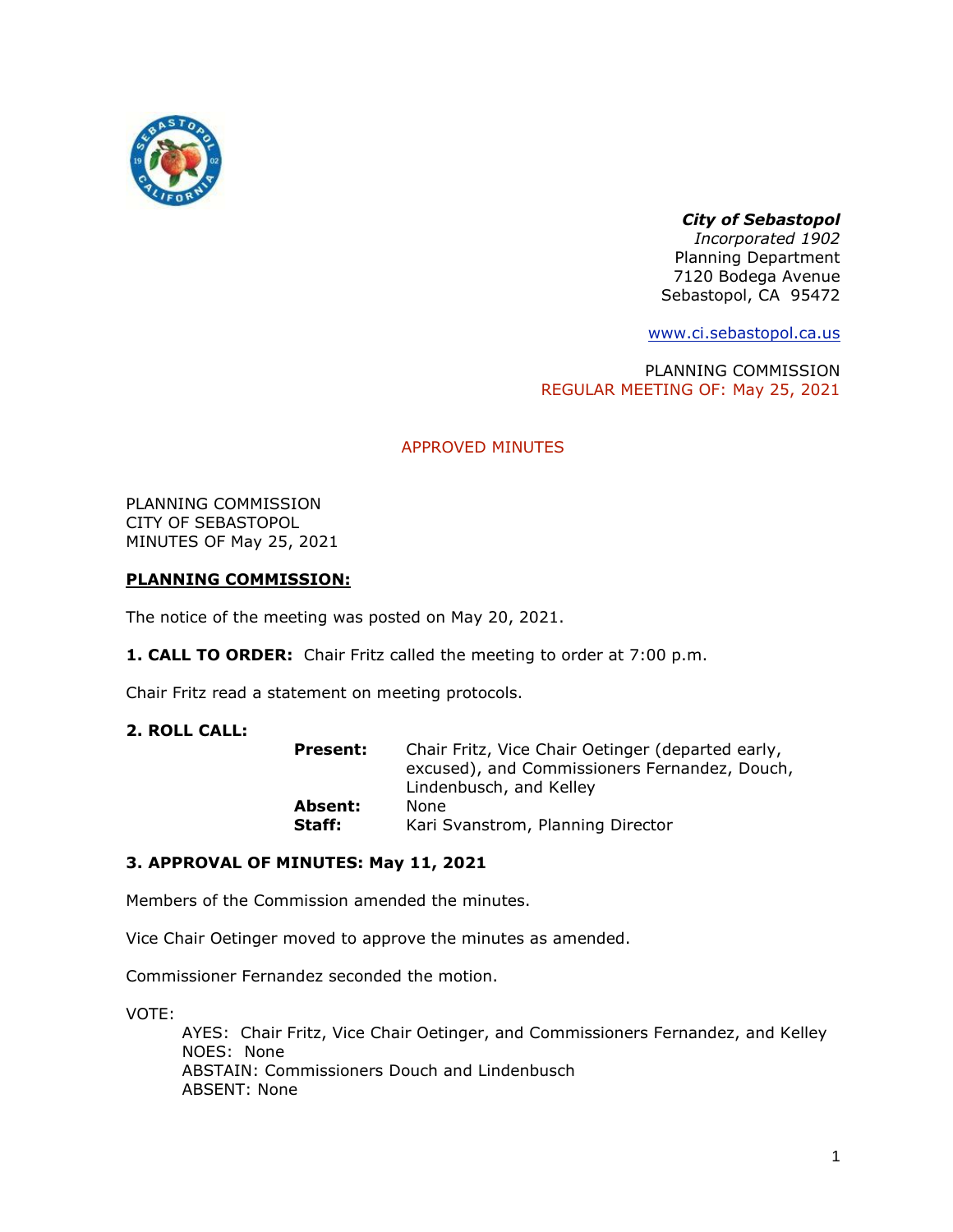# **4. COMMENTS FROM THE PUBLIC ON ITEMS NOT ON AGENDA:** None

# **5. STATEMENTS OF CONFLICTS OF INTEREST:** None

# **6. INFORMATIONAL REPORTS OR PRESENTATION(S):**

**A. EDEN HOUSING PRESENTATION –** Eden Housing is an affordable housing developer and operator based in Hayward, California. They have partnered with cities throughout the Bay Area, including communities in Healdsburg, Petaluma, and Marin. Susie Criscimagna, Director of Real Estate Development and Nick Randall, a Sebastopol resident, will present.

Director Svanstrom provided an introduction.

Mr. Randall and Ms. Criscimagna presented.

The Commission asked questions of Mr. Randall, Ms. Criscimagna, and Director Svanstrom.

Chair Fritz opened public comment.

#### Tor Allen commented:

Have you considered all electric, net zero design strategies in your developments of late? I have noticed that other affordable housing developers are doing so and discovering the economic benefits of doing that. Also, here in Sebastopol, we have a climate action resolution and goals towards reducing emissions. I am curious about your experience with, specifically, all electric, no gas, net zero type of strategies in your current or upcoming projects.

#### Ms. Criscimagna responded:

We do have a few projects now in our pipeline that are either just starting construction or will be starting construction in the next year that are going to be all electric. It is a new foray for us. In the most recent past, in the last 10 years, or more, we would heat the water with gas but pretty much not have gas used in any other way, and we would have the cooking done with electricity. Now we are looking into all electric. It does not require too much of a change. It requires maybe slightly larger electric rooms, utility spaces, and slightly different equipment. As an industry, we are getting a little bit better understanding what it means to totally electrify, and we are seeing it starting to happen on our projects. We are doing a large-scale rehab project in East Palo Alto where everything is going to go all electric. We have a new construction building in the city of San Jose that is going to be all electric and we are excited about it too because of the good effect it will have on the greenhouse gas emissions for the project.

#### Mr. Randall commented:

Parenthetically, I will just mention that Eden has been a national leader in essentially green building and green implementation and management of affordable housing. We have had a robust green strategy for 30 years now. I do not know what percentage of our properties are supported by solar, but it is a relatively high percentage. We have a whole department in the company that is devoted to the green initiative.

#### Mr. Allen commented:

Thanks, a follow-up question to that. There is terminology. When you say all electric, you could mean all the appliances and no gas heating, but you may or may not have solar. The net zero implies that you have solar on site. It also reduces resident bills. There is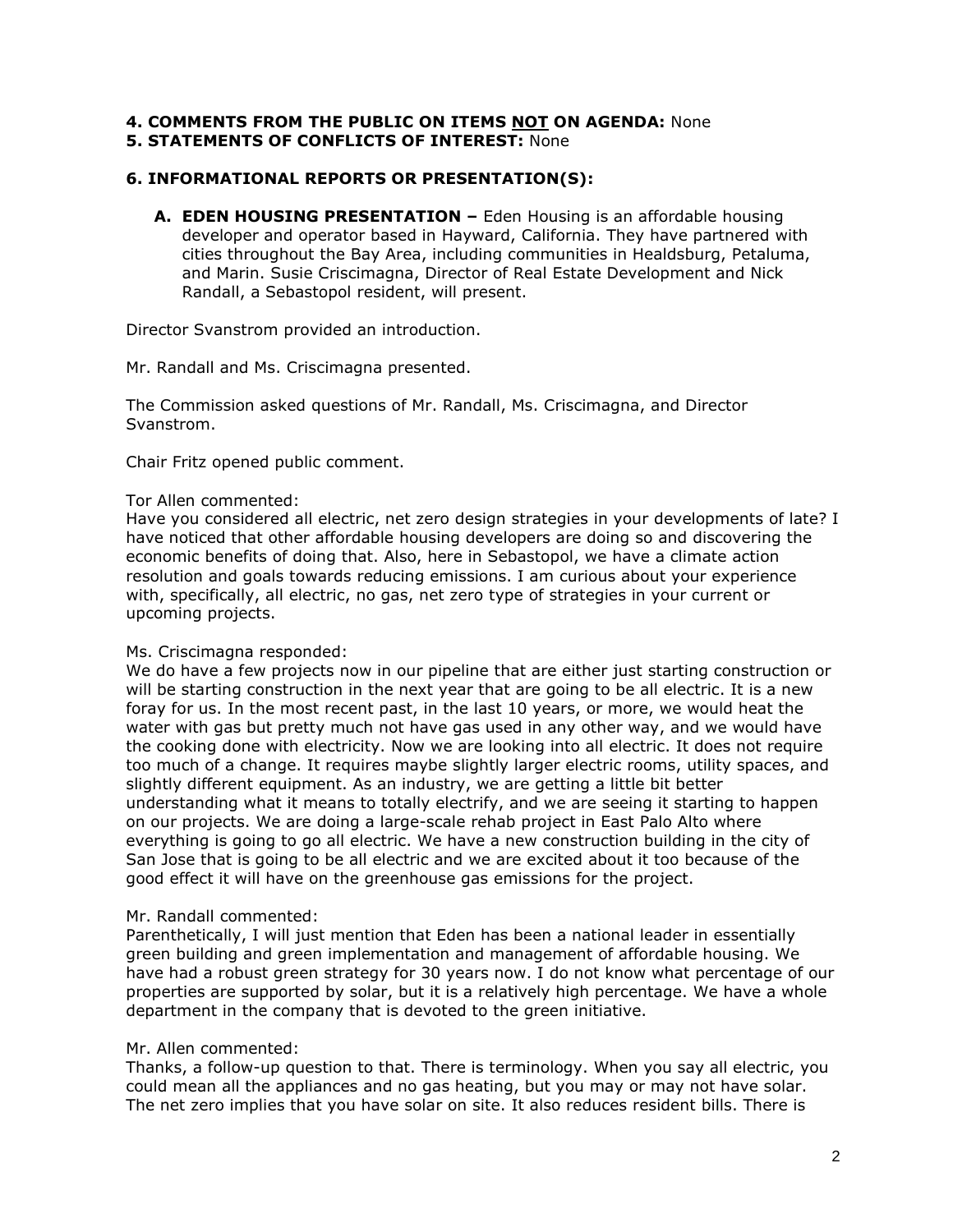something to do with the equation of well, if you are reducing their electrical/utility bills, that they can afford a little bit more on the rent side which can help you pencil out the economics of your project. Is that a factor, or not really?

#### Ms. Criscimagna commented:

The rents that we are charging are usually set by the State, and really, they are set by HUD (U.S. Department of Housing and Urban Development) at the Federal level and are filtered through the State. Having a more efficient building does not necessarily reduce the rents that our residents are paying. It is more that the project becomes for financially feasible so that it can exist, in a way, because of the cost savings that come from energy improvements or the lower operating costs. We charge rents based off of the set amounts that the State requires, and we provide a utility allowance as well.

Director Svanstrom shared the following question that she received from a Mr. Adams through Zoom chat:

This is a question about housing for the homeless. Mr. Randall indicated that you are were in the process of strategic planning. California, including Sonoma County, has a crisis of homelessness, which has become a public health crisis. Most cities simply rent hotel rooms to address this problem, but that is expensive and not sustainable. What major innovations do you think will help solve this permanent housing for the homeless problem in a systemic way? Such as, overcoming the high cost of labor, land, and materials, as well as time to build, permitting, zoning, etc.

# Mr. Randall commented:

Eden is focused on longer term solutions to homelessness, as opposed to short-term, and temporary fixes. We do have properties that have a certain number of units that are designated for one program, or another, related to homelessness. I think the number of units specifically targeting the homeless is someplace in the neighborhood of 700-800 across our portfolio. I do not remember the number; it is always going up. In the Mill District project in Healdsburg, there is a set aside of 10 units for homeless. Eden's piece of the overall answer is the housing first approach which says, get people off the street with an address in a permanent supportive housing unit where they can receive services and have a sense of place and home for the long-term in this process, then they can graduate back into society as a whole. We are not in the business of doing temporary housing except in extreme cases where we have backed into it.

Hearing nothing further, Chair Fritz closed public comment.

Chair Fritz thanked Ms. Criscimagna and Mr. Randall for their time and presentation this evening and concluded the item.

Ms. Criscimagna and Mr. Randall thanked the Commission for the opportunity to present and answer questions.

# **7. SUBCOMMITTEE UPDATES**

# **A. Appointment of Planning Commissioner to Zero Waste Subcommittee**

Commissioner Lindenbusch moved to appoint Commissioner Fernandez to the Zero Waste Subcommittee as the Planning Commission liaison.

Commissioner Douch seconded the motion.